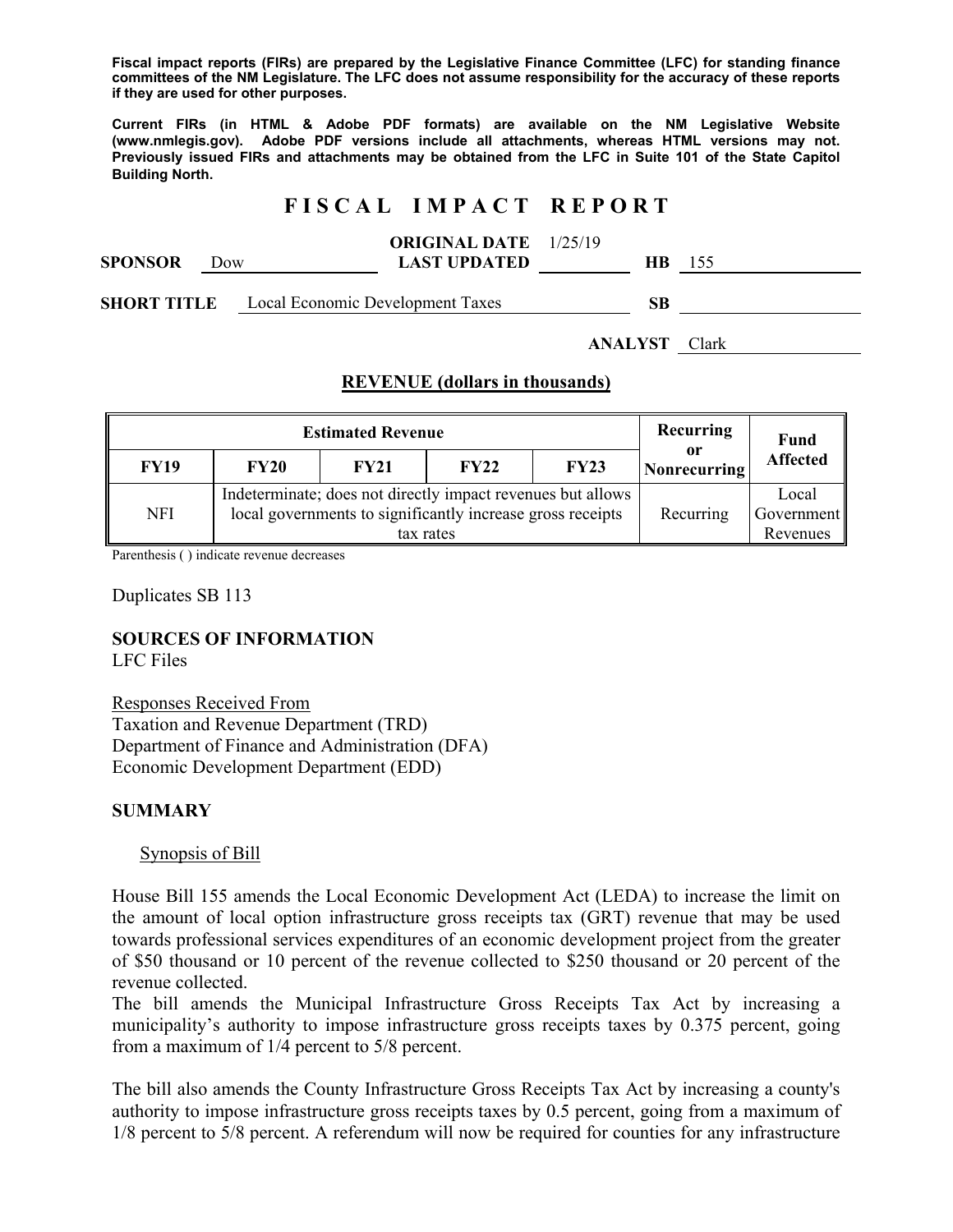#### **House Bill 155 – Page 2**

gross receipts tax increment in excess of 1/8 percent and for any tax increment devoted toward economic development purposes.

The effective date of this bill is July 1, 2019.

# **FISCAL IMPLICATIONS**

The Department of Finance and Administration (DFA) provided the following fiscal analysis.

Municipal budget implications: average infrastructure GRT collection rate has potential to increase up to 0.375 percent.

 \*City of Albuquerque recently raised GRT by .375 percent (3/8) and it is expected to raise \$52 million. (reported in ABQ journal)

County budget implications: average infrastructure GRT collection rate has potential to increase up to 0.5 percent.

 \*Torrance County 2017-18 interim budget revenue reported county infrastructure GRT at \$80,000, this number could potentially grow five-fold; in comparison, county jail fund is \$520,000.

## **SIGNIFICANT ISSUES**

This bill has the potential to increase funding for economic development purposes, which might help expand and diversify local economies. However, it also provides the capacity to significantly increase GRT rates at a time when a common tax complaint by businesses and consumers is high GRT rates.

For example, discussions about tax reform focus on GRT issues because of the significant state and local rate increases over the last 15 years as shown in the graph below for several sample cities. One tax reform package introduced this session (HB 6) goes to significant effort to raise enough revenues to reduce the GRT rate by 0.5 percent; this bill has the potential to increase rates by more than that possible rate reduction.

Still an issue in many industries, the increase in GRT rates has also exacerbated the effect of tax "pyramiding" – the addition of extra layers of taxes when the GRT is applied to each businessto-business transaction at each state of production. Pyramiding leads to higher effective tax rates for the final product or service sold to the end customer. When rates are low, pyramiding does not create as many distortions in the markets, but as rates rise, the effective tax rate can become so burdensome it shifts business and consumer behavior.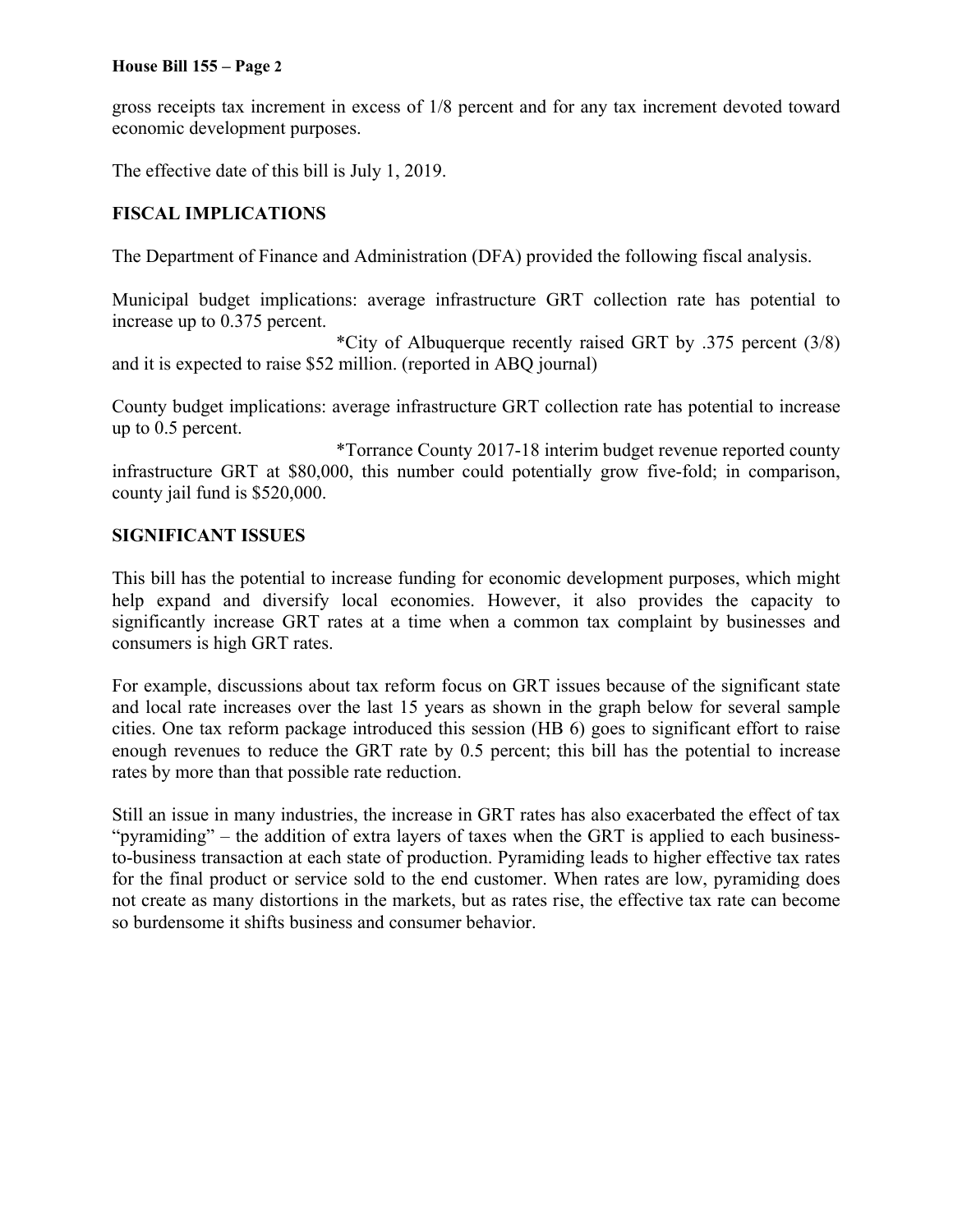

The Taxation and Revenue Department (TRD) provided the following analysis.

The legislation would increase the tax burden on New Mexicans in disparate ways based upon the varied and currently unknown levels of implementation of the increased taxation authority given to local governments, based on election. Relative to other states, New Mexico has a relatively high gross receipts/sales tax, the legislation further increases this distortion. Counties that currently do not impose the optional tax under 7-20E-19 NMSA 1978 and that impose up to the first one-eighth for purposes other than economic development would be able to do so without a referendum or vote.

The bill may result in an increase in infrastructure projects that are contained within an individual local government that elects to enact an increase in the infrastructure gross receipts local options tax. Increases in infrastructure projects may lead to increases in employment, construction gross receipts, and general economic activity.

DFA provided the following analysis.

This bill gives local governments the ability to increase tax revenue and raise the cap of professional service contracts toward economic development. This will increase readiness and result in more projects properly planned at time of funding and more timely expenditures for LEDA, capital outlay, and community development block grants.

Increasing cap for professional services expenditures from 10 percent to 20 percent of revenue collected is more proportionate to average engineering cost. Increasing the cap from \$50,000 to \$250,000 allows entities with larger tax bases the ability to spend a more proportionate amount of money on professional services for larger scale projects.

Local governments are more able to raise revenue for infrastructure and economic development purposes. This bill greatly increases a county's ability to impose